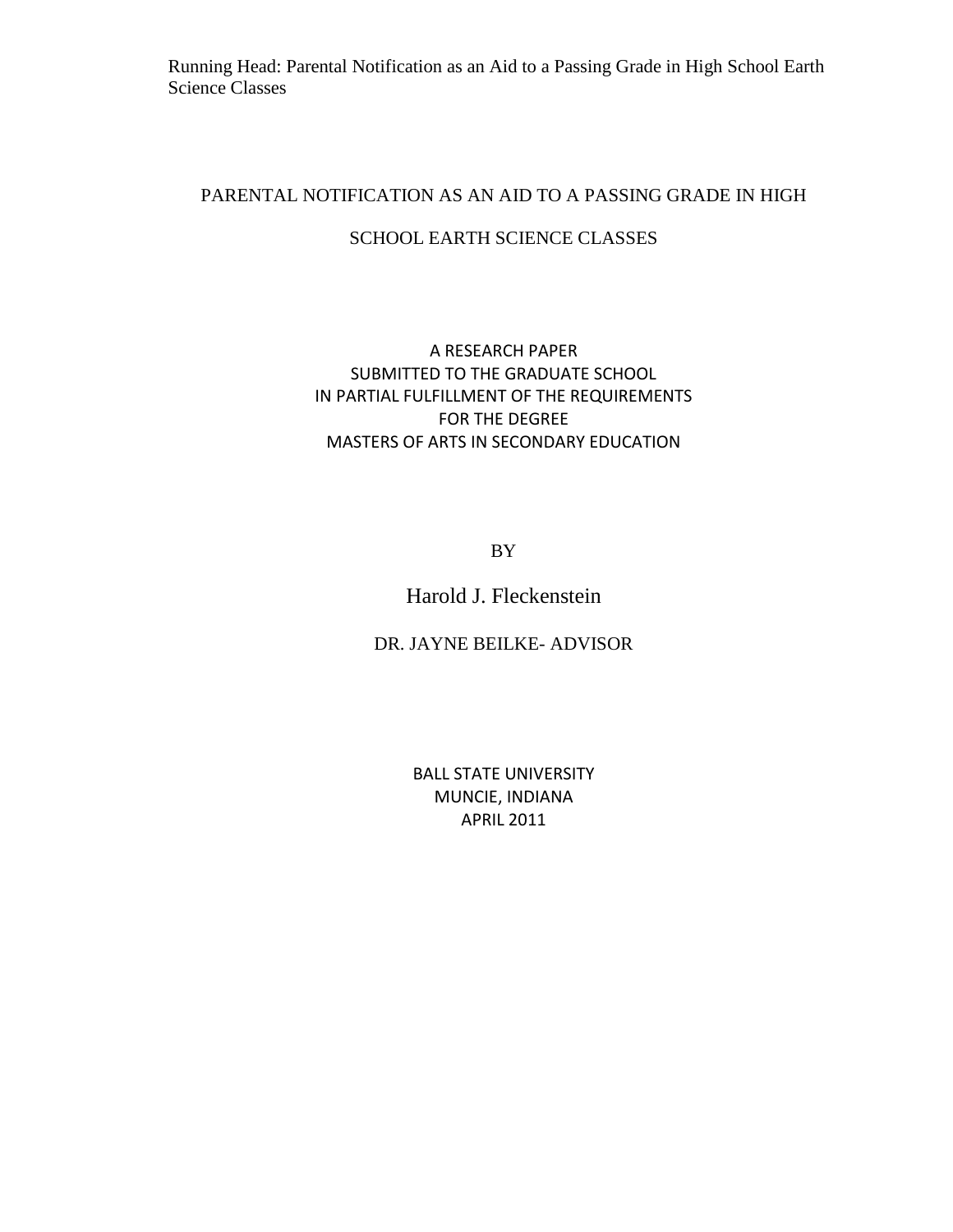# Table of Contents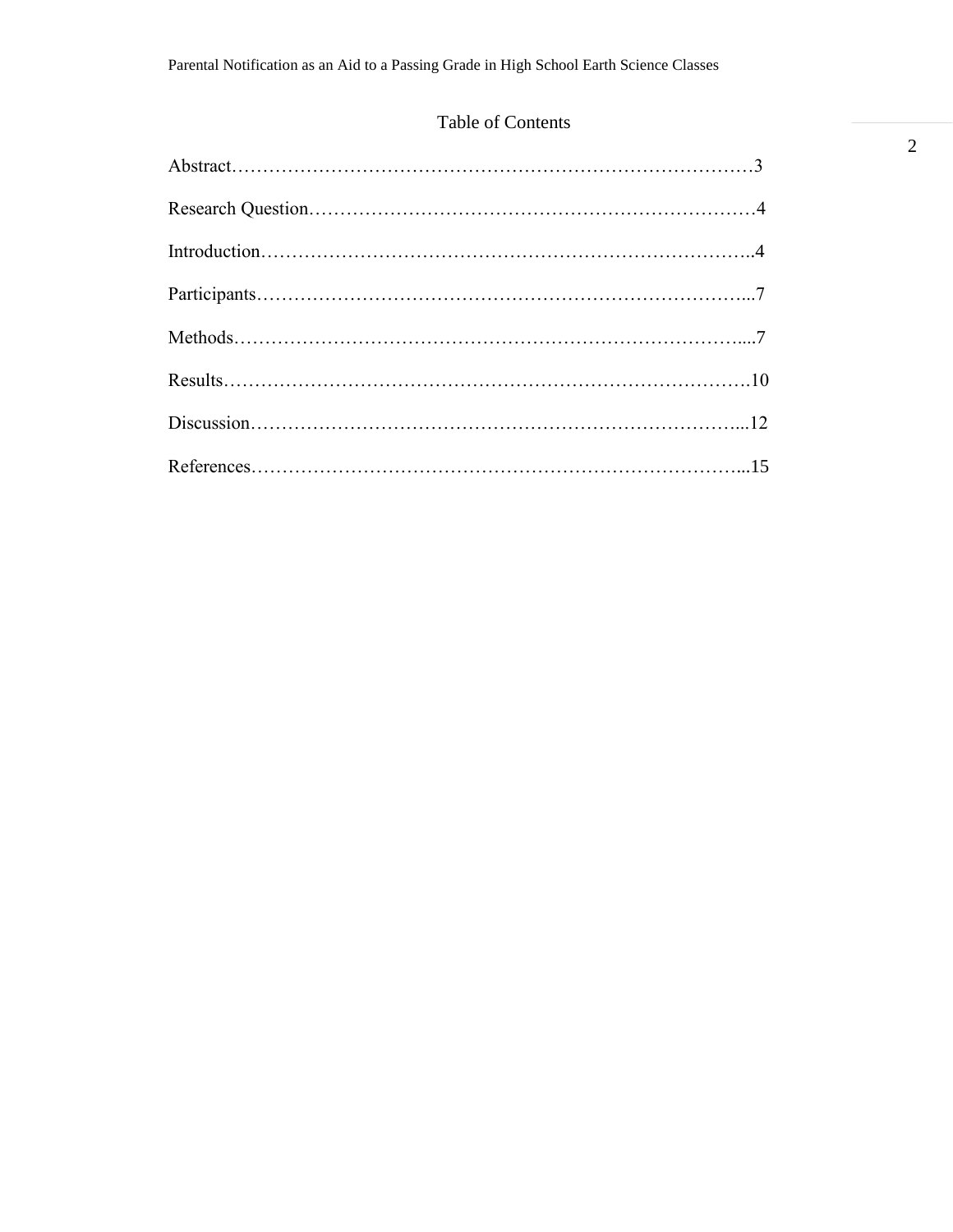#### ABSTRACT

Research question: Does Parental Notification about Missing Assignments Lead to Improved Passing Rates among Earth Science Students?

Hypothesis: Teacher notification of parents at regular intervals when a student has missed two or more assignments during a marking period will reduce the number of students who fail Earth Science.

 Earth Science is the most basic science class offered at Franklin Central High School in Indianapolis, Indiana. Most of the students who receive failing grades also seem to have a poor record of turning in assignments. This research will be a study of the use of an on-line parent notification system provided by the software programs included within the services of Infinite Campus©. This system allows parents to access their students' grades on-line as well as to monitor progress. This project will contribute to the literature on parent-teacher communication at the high school level and the use of technology to improve student success.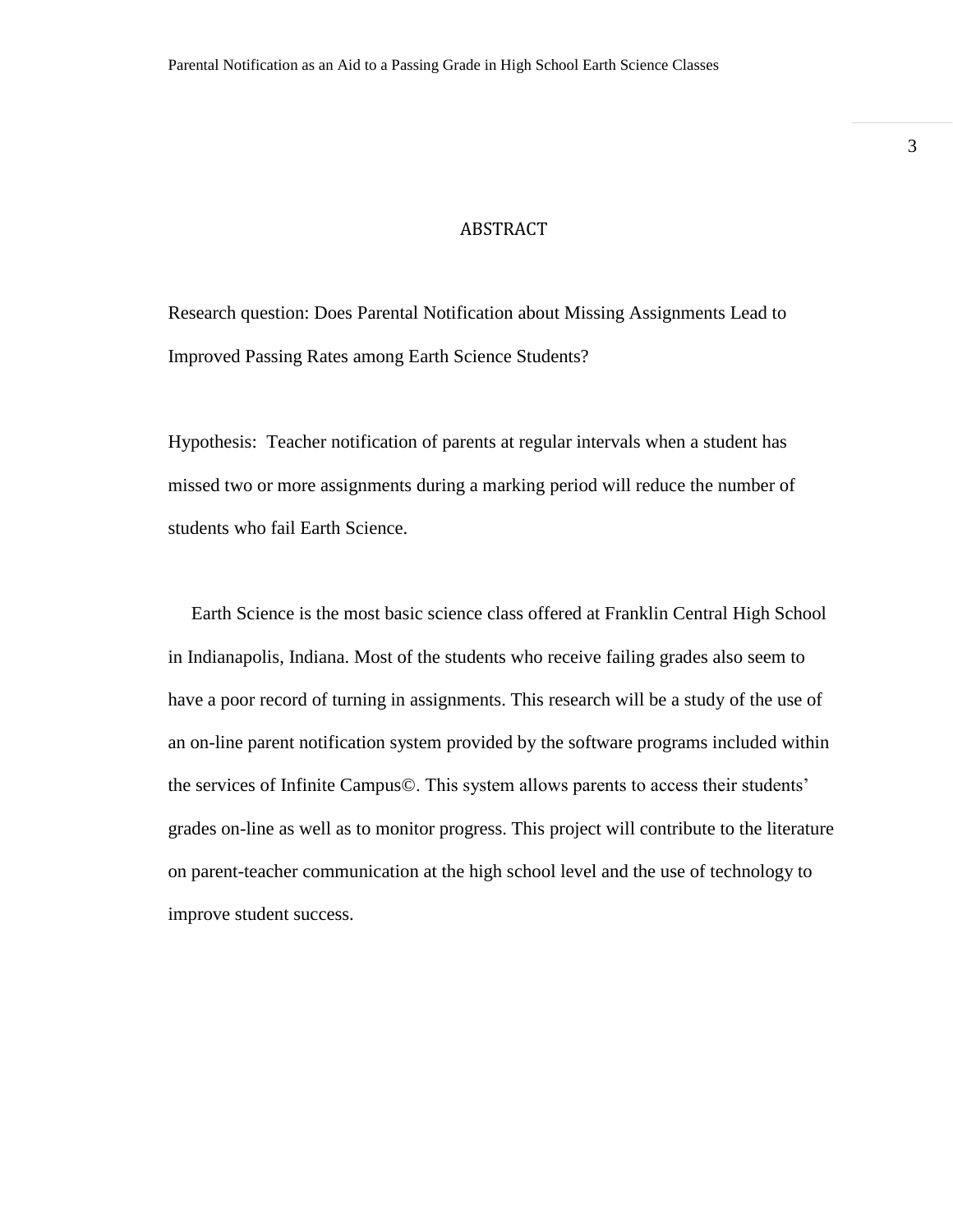#### Research Question

Does notifying parents about missing assignments, when students have missed at least two assignments a quarter, compared to no notification lead to improved passing rates among Earth Science students?

### Introduction

 Parental involvement in schools has been an area of concern in schools for a long time. Many studies have been cited that show a correspondence between parental involvement and student success. (Greenwodd  $& Hickham, 1991$ ) Today's world is changing around us at a phenomenal rate. The use of technology is on the rise. Many businesses are using email as a way to increase contact within their corporations and increase individual as well as overall productivity. (Markus, 1994) This benefit should not only be applied to the business world, but the use of tehnology to increase parental involvement at the high school level could be used to help increase student passing percentages. Research has proven that when parents show an interest in their child's education by being actively involved, students tend to do better and experience more satisfacton in their school work. (Gonzalez, 2002) While there seems to be much research in this area at the elementary school level, research appears sparse at the high school level. Unfortunately, along with a decline in parent-child communication at the high school level, there also seems to be a decline in the level of teacher-parent contact. (Strom & Strom, 2002-2003) Parental support is especially vital at this time as it is a time when students are especially susceptible to peer pressure and may make poor choices that could contribute to a host of negative consequences including dropping out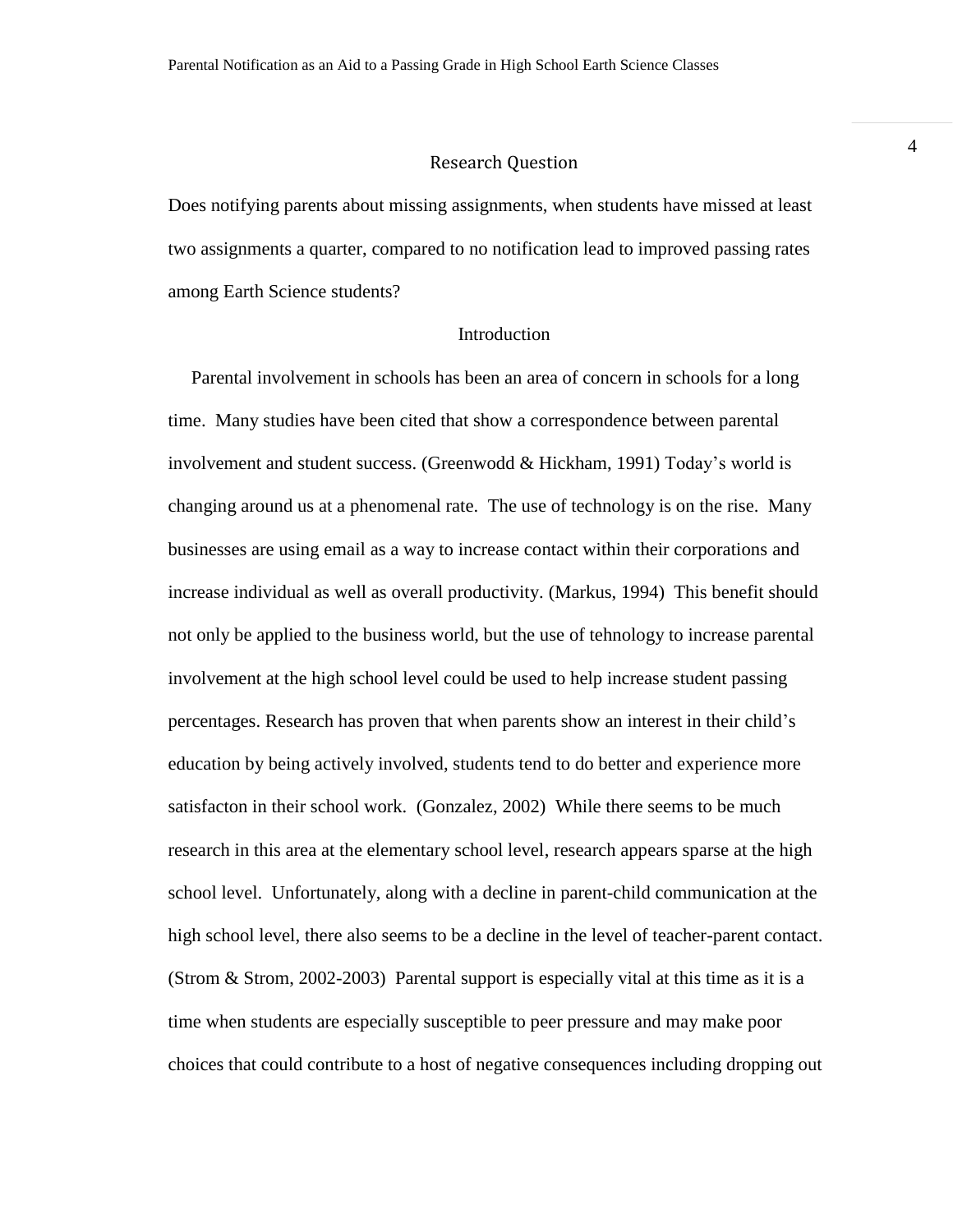of school altogether. (Rumberger, Ghatak, G, Ritter, & Dorbusch, 1990) This lack of communication may make it difficult for parents to keep up with their teenager's progress in school during the high school years. Often difficulties do arise when a teacher finally does contact a parent. Conflict and frustration often ensues when teachers try to contact parents leaving phone messages or contacting them at inconvenient times, which can affect teacher and parent attitudes. (Strom & Strom, 2002-2003) This researcher believes that putting a program in place where parents know what type of communication and when to expect communication can alleviate some of this tension. Parents do tend to become more involved if they feel that teachers and students desire their input. (Hoover-Dempsey, C, Walker, Reed, DeJong, & P., 2001) This also helps to make sure the information sent to parents is not intercepted by the student. It has been this reasercher's experience that students often intercept and dispose of the traditional forms of communications to parents before the parents receive what the students view as negative reports on their progress. Parents and teachers working together are also less inclined to balme one another for lack of student progress. (Strom & Strom, 2002-2003)

 There seems that there should be some influence in informing parents when their children are falling behind in turning in their assignments. This research should prove valuable to teachers of grades K-12. If the hypothesis is correct it will allow a teacher to perform an intervention that could be successful in improving their students' chances of success. While there is a large amount of information available in the literature that shows parent teacher communication can be a valuable tool in aiding student performance, there is very little discussing specific types of intervention. This research could provide a specific strategy that can be used as an intervention. The use of this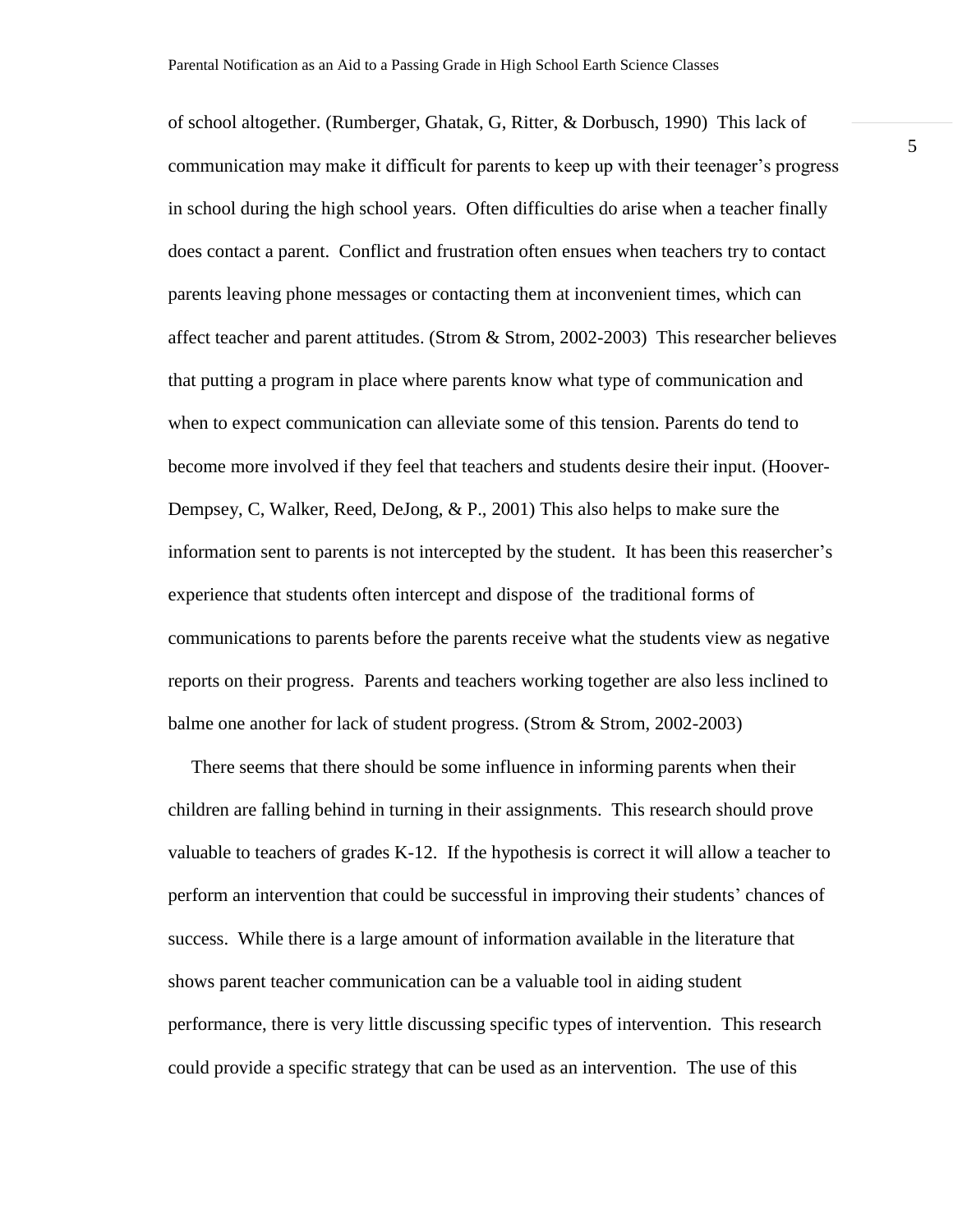strategy is also made much easier for teachers by the improvements in modern communication and computers of this era. There are many software programs available at this time that can aid in sending email alerts when a student has missed assignments. (Ramirez, 2001) In this research, the process will occur using the Infinite Campus© functions available to teachers at Franklin Central High School. The original communication can be followed up by the parents through the use of emails as well as the use of phone calls or face to face meetings with the teacher. The follow-up communication is a parent choice and all three methods have been used, with email likely to be the most common due to its convenience. Although some parents do not respond, research at this stage has seemed to suggest an increase in parent communication from previous years.

 The data collected this year and last year will be compared to data from previous years (where available). There seems to be no doubt that improved communication is valuable, but the question remains, will this method prove reliable? Most of the research on this topic seems to have been below the high school level. This study should be able to justify that this communication at the high school level is just as useful. Some of the points addressed by this study will be:

- Parent and teachers working together can help student understanding.
- Early intervention by parents and teachers can be critical.
- Many studies show parent involvement may not be effective even if parents feel they have been effective. If follow up on this research shows no improvement in passing scores, parents may be surveyed as to how they viewed the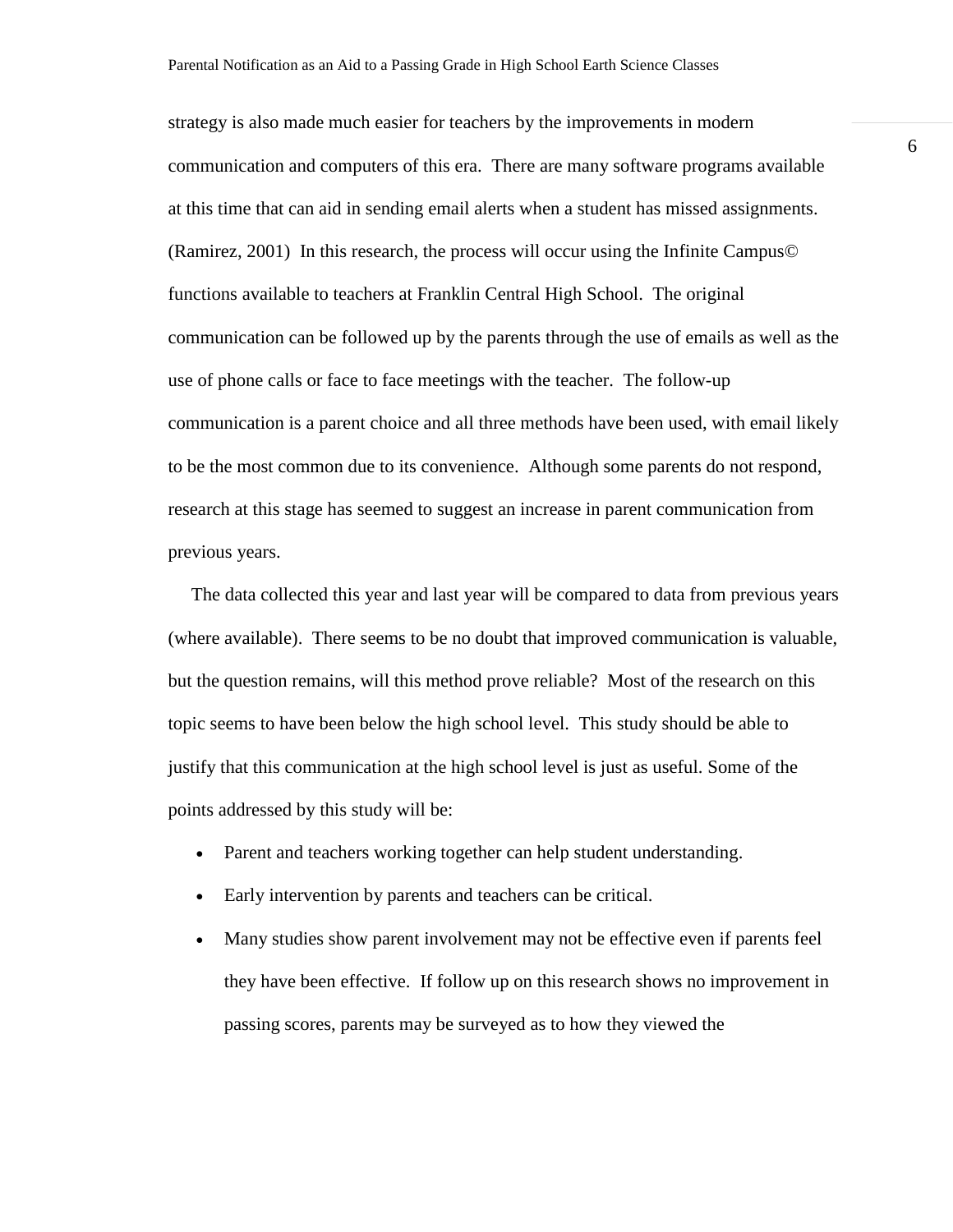strategy. (How do parents feel about being notified? Do they feel it had value? What did they do when they received notice of the missing assignments?)

 This type of research seems abundant at the elementary level where a teacher can have a more personal relationship with parents and students (fewer numbers of students overall), but a strategy where a teacher is working in a situation with more than 160 students each day seems needed.

#### **Participants**

 The subject groups were Earth Science students at Franklin Central High School. This high school is located on the south side of Indianapolis. Franklin Central High School is a township school and has a mixed enrollment of both rural and suburban students. Earth Science is considered the most basic science course taught at Franklin Central High School. Many of the students in this course are simply satisfying their science requirement for graduation and do not plan to seek careers in the area of science. Motivating students in this situation can be somewhat challenging and various strategies are employed. Parent involvement may be one way to help these students succeed.

#### Methods

 This study will be undertaken to analyze whether improved parent contact will have any effect on passing rates of students who miss turning in assignments. Parents will be notified at specified times if the students for whom they are guardians have not turned in two or more graded assignments. The hypothesis would be that this will improve the percentage of students who not only pass Earth Science but also graduate from high school, as most Earth Science students need this science credit to be completed in order to receive their diploma. Under the methods of this study, only the first stage of the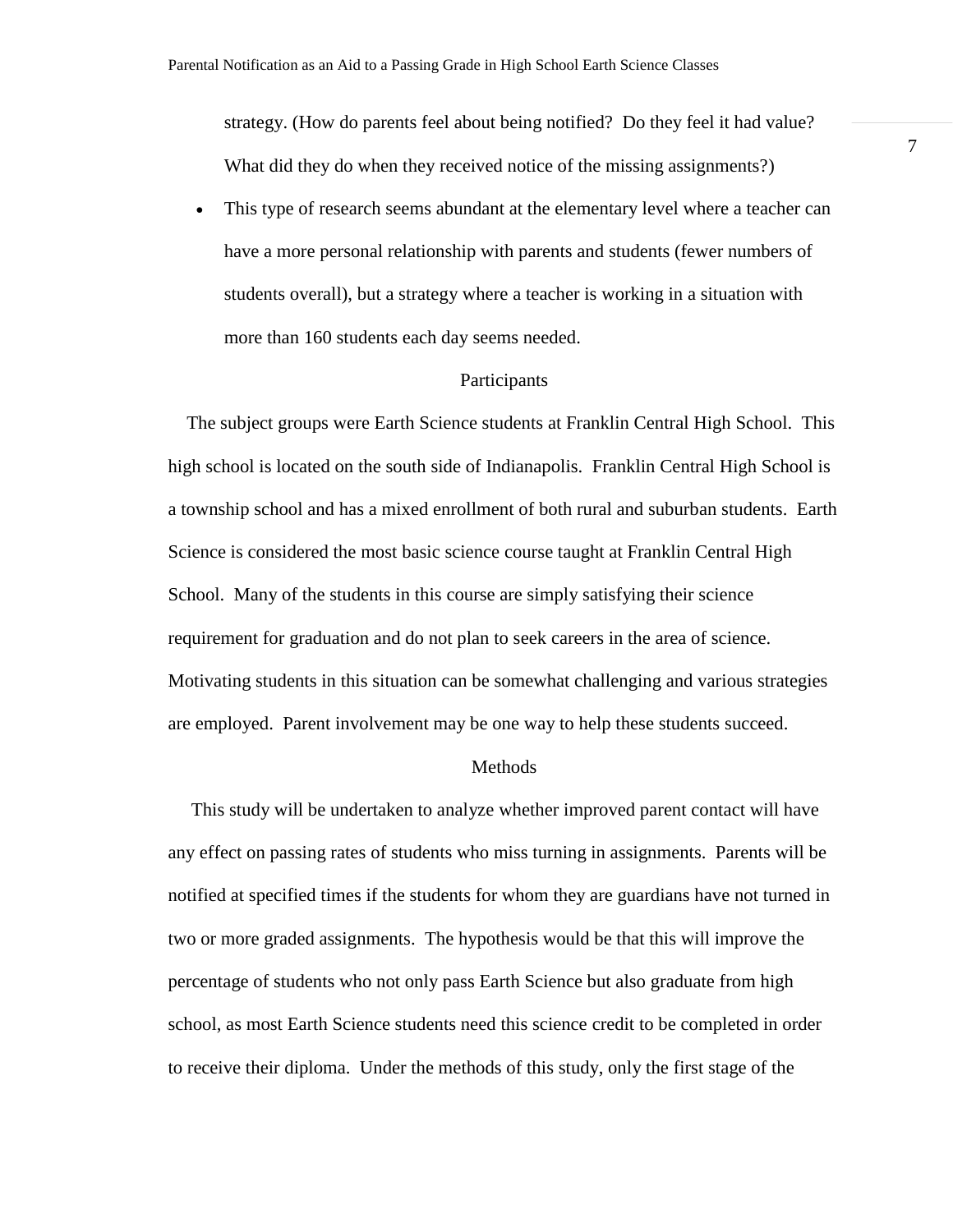effect on the percentage of students passing Earth Science will be evaluated. If this percentage is proven to increase, overall graduation rates could be studied.

 This study will be carried out using the Casual-Comparative research technique. Passing rates for students from the 2007/2008 and 2008/2009 school years will be used as our baseline data. We would like to have used several past years as a baseline to improve the reliability of our results, but some of that data is not available due to a change in software programs at the high school. The previous data has not been made available and may be difficult or impossible to obtain for this study.

 The variable of interest is improved parent contact. During the first semester of the 2010/2011 school year as well as the last semester of school year 2009/2010 parents/guardians have been notified when their students have missed two or more assignments. This notification occurred at the three week interval in the grading period. It is hoped that by notifying parents of their student's struggle to develop good work habits that parents will become more involved and student success rates will increase.

 Using the software programs Infinite Campus© the following letter will be generated and sent to the appropriate parents/guardians:

"Your student student.firstName has the following missing assignments missingMessenger.assignments.LIST. These assignments may not be made up since the due date has passed but I am contacting parents so you can encourage your student to keep up with daily work and to be sure all assignments are handed in.

It is my goal this school year to increase the passing rate of earth science students. Experience tells me that the main reason for poor grades is missing or incomplete homework.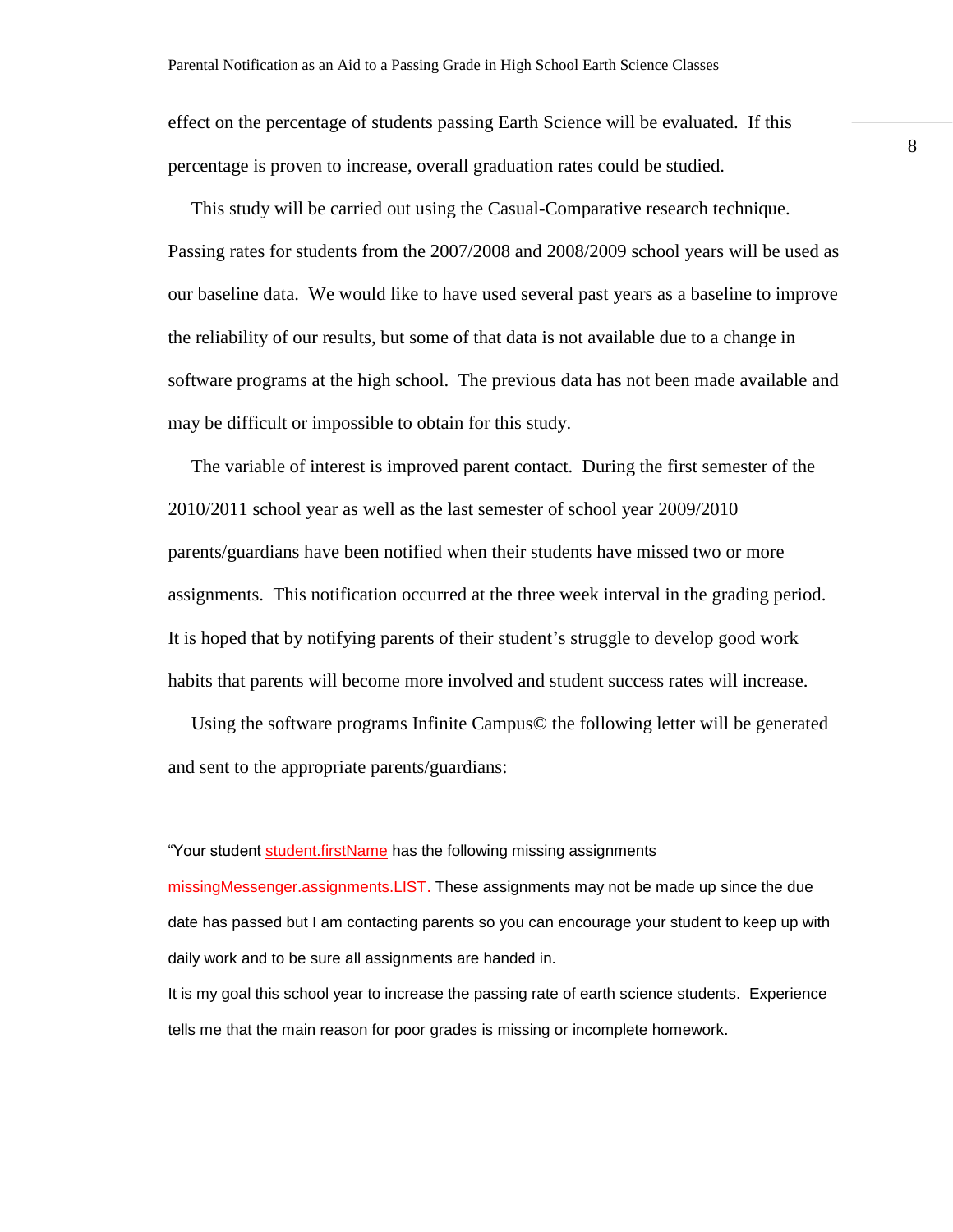Midterms are approaching and it is not too late to make improvements due to past problems with the course grade. Please discuss this with your student and be sure to contact me if you have any questions.

Thank you for your time and all you do to help at home."

 This message is extremely easy to generate within the confines of the program. The teacher would need to access the "reports" area of the program and then merely select the missing assignments tab. They would then have the program generate a list of students with two or more missing assignments. In the comments section, the above message could be written or the cut and paste method could be used. The teacher is then prompted by the software to send the message to the parents/guardians of the students that have met the criteria. If the teacher elects to send this message it will go to a list of email addresses in the school database. This process only needs to be done for each class rather than each student, streamlining the notifying process immensely.

 Data was collected from the baseline group (partial 2007/2008 and2008/2009 students) as well as our variable groups from 2009/2010 and 2010/2011. This data was tabulated and a comparison was made of the mean as well as the standard deviation. The percentage of students who failed each class during the semesters being tested and these percentages were then compared to like percentages of the baseline group. The significance of our data can then be subjected to t-test to see if there is actually a significant difference or if our results are due to randomness.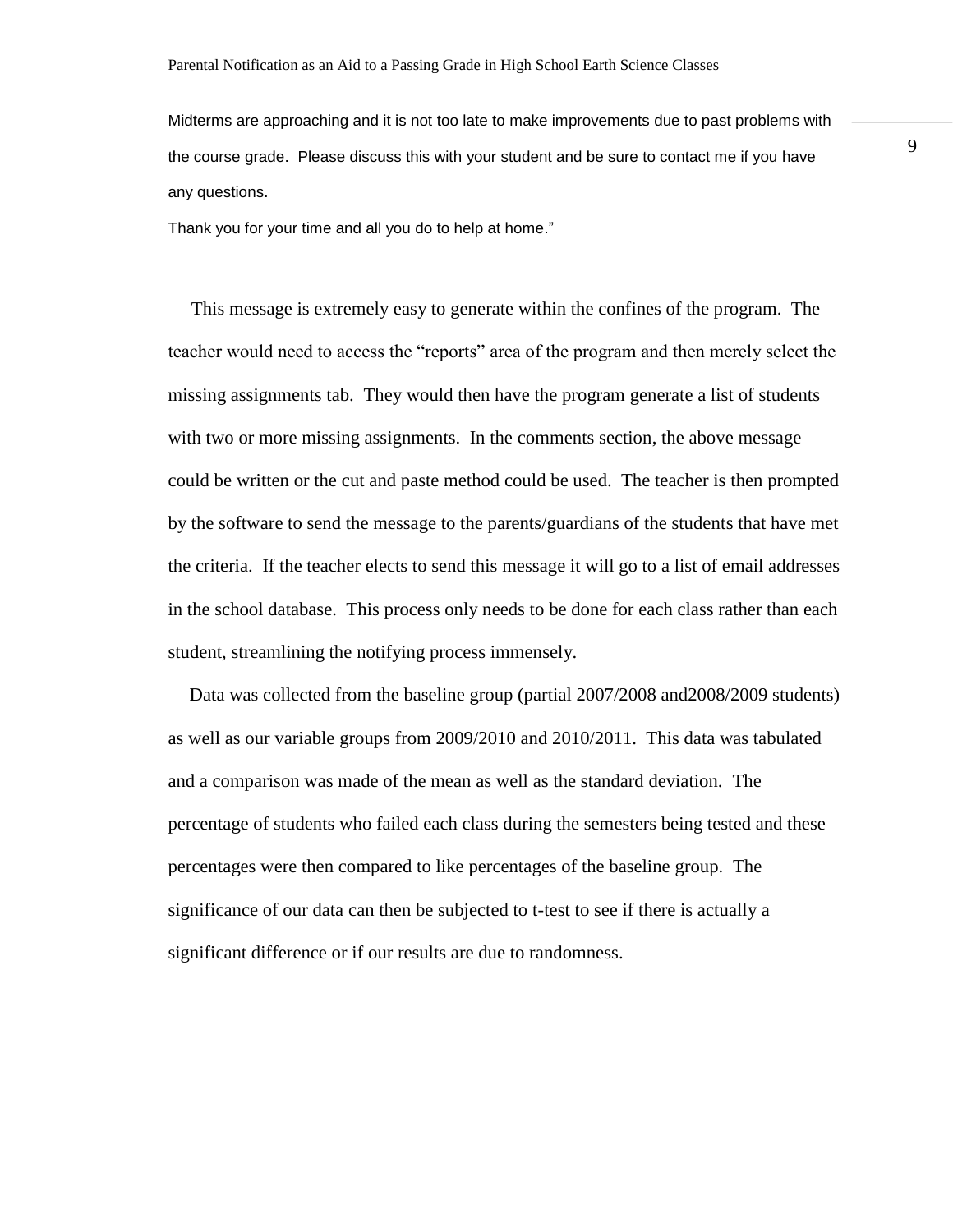### Results

| (VARIABLE) CLASS SIZE        |      | -27 - 27 | - 19 | 1731           | $-25$      |                                                                                                                     | 15 16 25 |     | $-28$        |             | $\begin{array}{ccc} 18 & 30 \end{array}$ | $\sqrt{267}$ | $\sqrt{267}$ | $-26$           | $-25 - 27$        |       | $-27$ |
|------------------------------|------|----------|------|----------------|------------|---------------------------------------------------------------------------------------------------------------------|----------|-----|--------------|-------------|------------------------------------------|--------------|--------------|-----------------|-------------------|-------|-------|
| <b># STUDENTS WHO FAILED</b> |      | $5 \t4$  |      | $-3$ 5 5       |            | <u> 1989 - 1989 - 1989 - 1989 - 1989 - 1989 - 1989 - 1989 - 1989 - 1989 - 1989 - 1989 - 1989 - 1989 - 1989 - 19</u> | -43      | 41  |              | $-4$ $-2$   | $-19$                                    | -95-         | <b>TIGLE</b> |                 | $\sim$ 4 $\sim$ 3 | - 5 - | - 6   |
| <b>% FAILURES</b>            | -19  | $-17$    | -16- | - 22 -         | $-20$      | - 13.                                                                                                               | $-19$    |     | $4 \quad 14$ | <b>A117</b> | $-30$                                    | $-19$        | $-23$        | 15 <sub>1</sub> | $-12$             | $-19$ | $-22$ |
|                              |      |          |      |                |            |                                                                                                                     |          |     |              |             |                                          |              |              |                 |                   |       |       |
| (CONTROL) CLASS SIZE         | -24. | - 25     | - 25 | - 26           | -21        | 30                                                                                                                  | - 15     | -28 | -23.         | - 30-       | - 28                                     |              |              |                 |                   | -28   | -28   |
| # STUDENTS WHO FAILED        | -13. | 8        | 4    | $\overline{a}$ | $\sqrt{2}$ | - 8                                                                                                                 | -6       | - 5 |              | $6 - 13$    | - 6                                      |              |              |                 | ٦Q.               | - 10  | -9    |
| <b>% FAILURES</b>            |      | -32      | 16   | -15            | 29         | -27                                                                                                                 | 40       | -18 | 76.          | -43         | - 21/                                    |              |              |                 |                   | 36    | -32.  |

t-Test: Two-Sample Assuming Unequal Variances

|                                     | Variable 1 | Variable 2 |
|-------------------------------------|------------|------------|
| Mean                                | 30.14286   | 17.35294   |
| Variance                            | 120.7473   | 33.61765   |
| Observations                        | 14         | 17         |
| <b>Hypothesized Mean Difference</b> | 0          |            |
| df                                  | 19         |            |
| t Stat                              | 3.927963   |            |
| P(T <= t) one-tail                  | 0.000452   |            |
| t Critical one-tail                 | 1.729133   |            |
| P(T <= t) two-tail                  | 0.000903   |            |
| t Critical two-tail                 | 2.093024   |            |
| Table 1                             |            |            |

The results of the t-test (Table 1):

 $T(19) = 3.93$ , p $\leq 0.009$  allows us to assume the results are valid. The mean for the group of students who did not receive parental notification (30.14) is proven to be significantly different from the group whose parents were notified of missing assignments (17.35). The standard deviation was 10.59. If we look at these results as a percentage the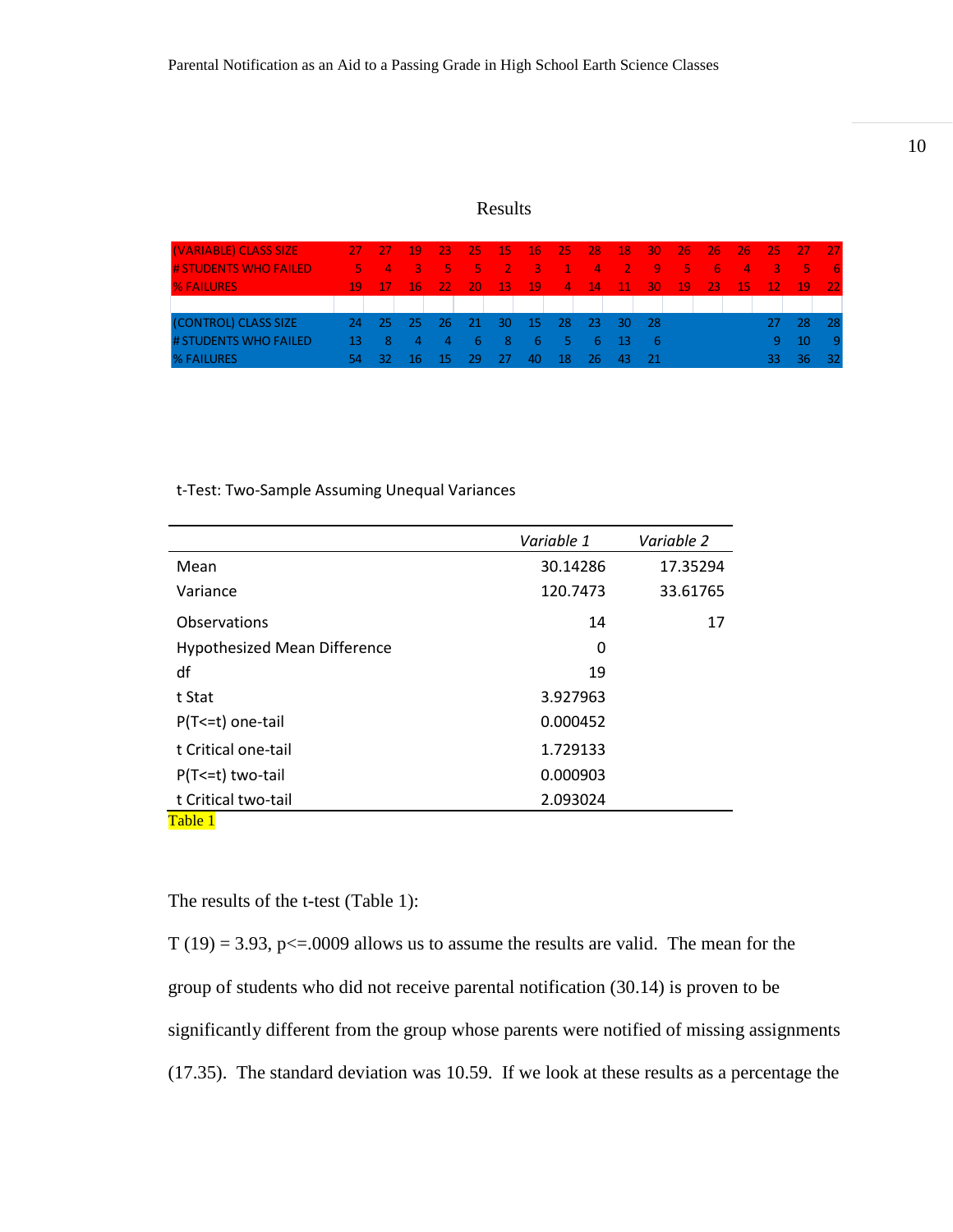group that received parental notification had an 18% failing rate as opposed to a 32% failing rate for the group that did not receive the treatment. These results allow us to assume our hypothesis is supported and parental notification has an impact on decreasing the number of students failing Earth Science.



CONTROL GROUP = NO NOTIFICATION VARIABLE GROUP = PARENTAL NOTIFICATION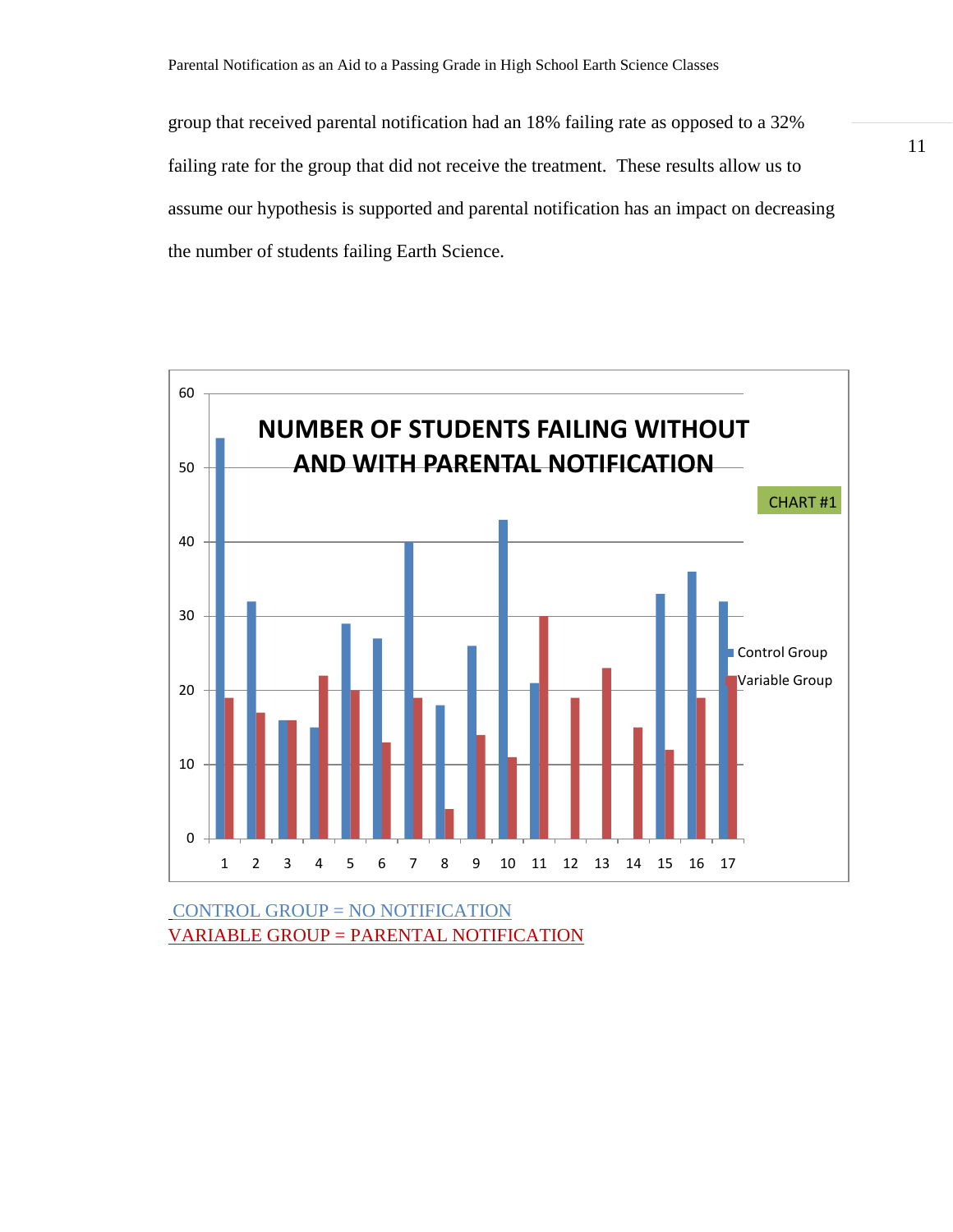#### **Discussion**

 Franklin Central High School is listed as a rural school within Indianapolis Township Schools, but with the explosive growth rate of the community and housing developments within the surrounding area, Franklin Central is more correctly classified as a suburban school. It services students in grades 9-12. The enrollment for the 2008/2009 school year was 2453 and is expected to grow over the next several years. 420 students graduated in 2007/2008 which represents a graduation percentage of 81.1. The graduates of Franklin Central High School choose many paths in life. In the graduating class of 2009, 228 proceeded to a four year college, 127 chose a two year college, 11 went on to Technical/Vocational schools, ten chose to serve our country in the United States Military and 50 chose not to pursue higher education at the time of their graduation. The student body over this same period of time was composed of an ethnicity represented by a mixture of 83% White, 7% Black, 4% Multiracial, 3% Asian and 3% Hispanic students. This population is composed of 9% receiving reduced lunch rates and 17% receiving free lunch (an increase of 11% over the past ten years). The addition of a new Freshman Academy which opened in the 2009/2010 school year has done much to alleviate crowding in the hallways. The academy's overall effect on student population remains to be seen. Several pilot and unique programs are underway at Franklin Central. These programs include one group of students going "paperless" via net book computers. Also along the lines of technology all teacher classrooms have been equipped with "Presentation Stations". These stations include an Elmo, digital projector, internet based television, CPS clicker software, Image Mate software with three Mobis, and integrated sound amplification including two microphones. Franklin Central High School is also a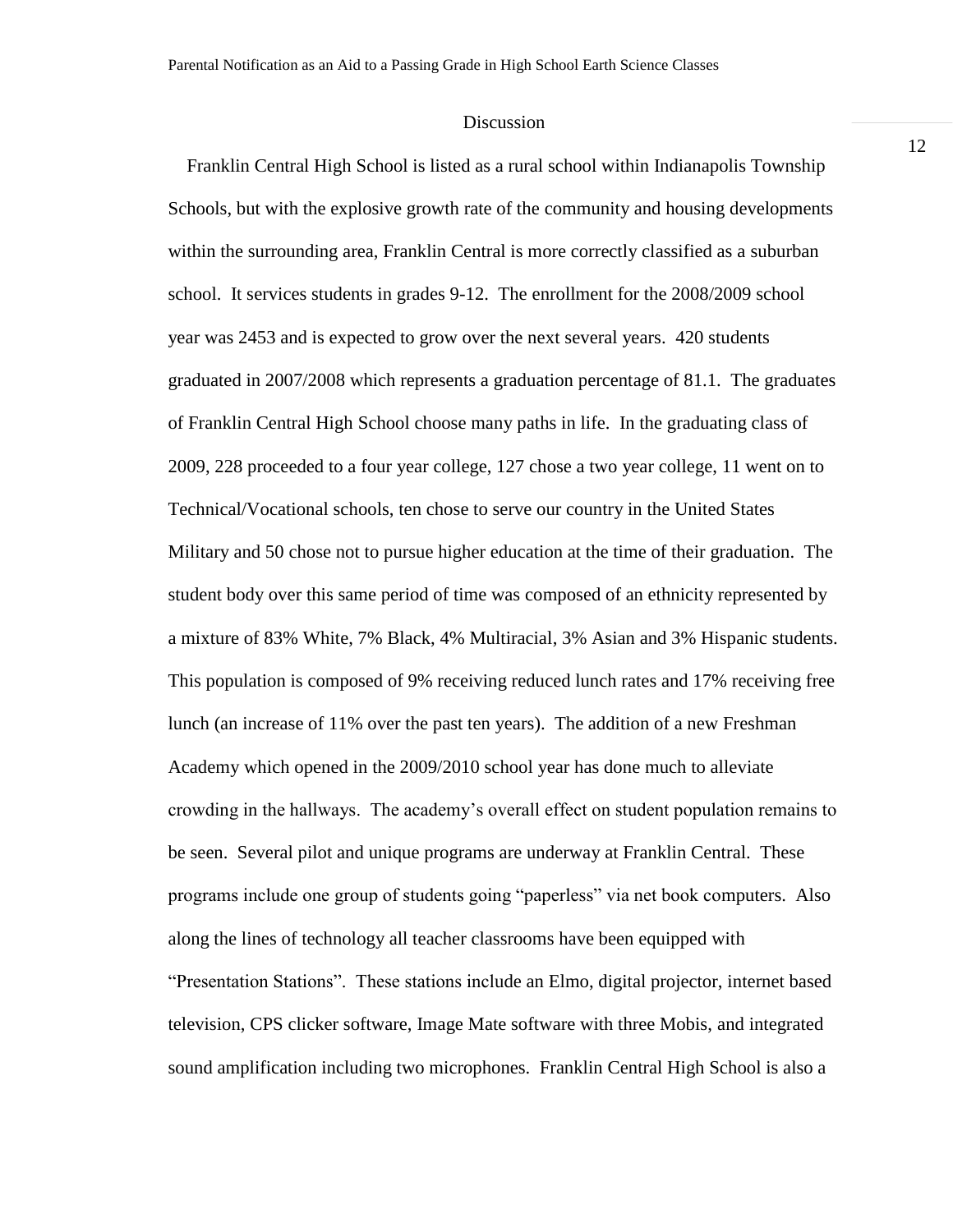Professional Learning Community in which the teachers are given time each week to collaborate and improve teaching practices.

 While it may appear as if Franklin Central is a fairly homogenous population, this is anything but true. The students at this high school range all the way across the socioeconomic community. The students come from the small town of Wanamaker, the local farm community, inner-city bussing students, as well as the children of affluent families in the local area. It is due to this diversity that building an effective curriculum is very challenging.

 The literature is very sparse on a topic of this sort. One of the reasons there may not be much written on this type of communication is that this resource has only recently become available on wide scale basis. While the internet has been around for quite some time, it still seems very common for secondary school teachers to rely mostly on the pencil and paper method to record students' grades. This makes it more difficult to produce results, mass messages and reports that can be easily generated with the grading software available to today's educators. (Ramirez, 2001)

 In this study the researchers were looking to take a proactive rather reactive approach to parent-teacher communication. The idea was to notify parents before the student had become too far behind to catch up and pass the class. This is more difficult than it sounds, especially for high school teachers using only paper grade books to record assignments. These teachers often have in excess of 150 students. In a situation such as this it may not be uncommon for more than 20 students to fail to turn in an assignment. The number of phone calls or individual emails that would need to be generated could become an enormous if not impossible task.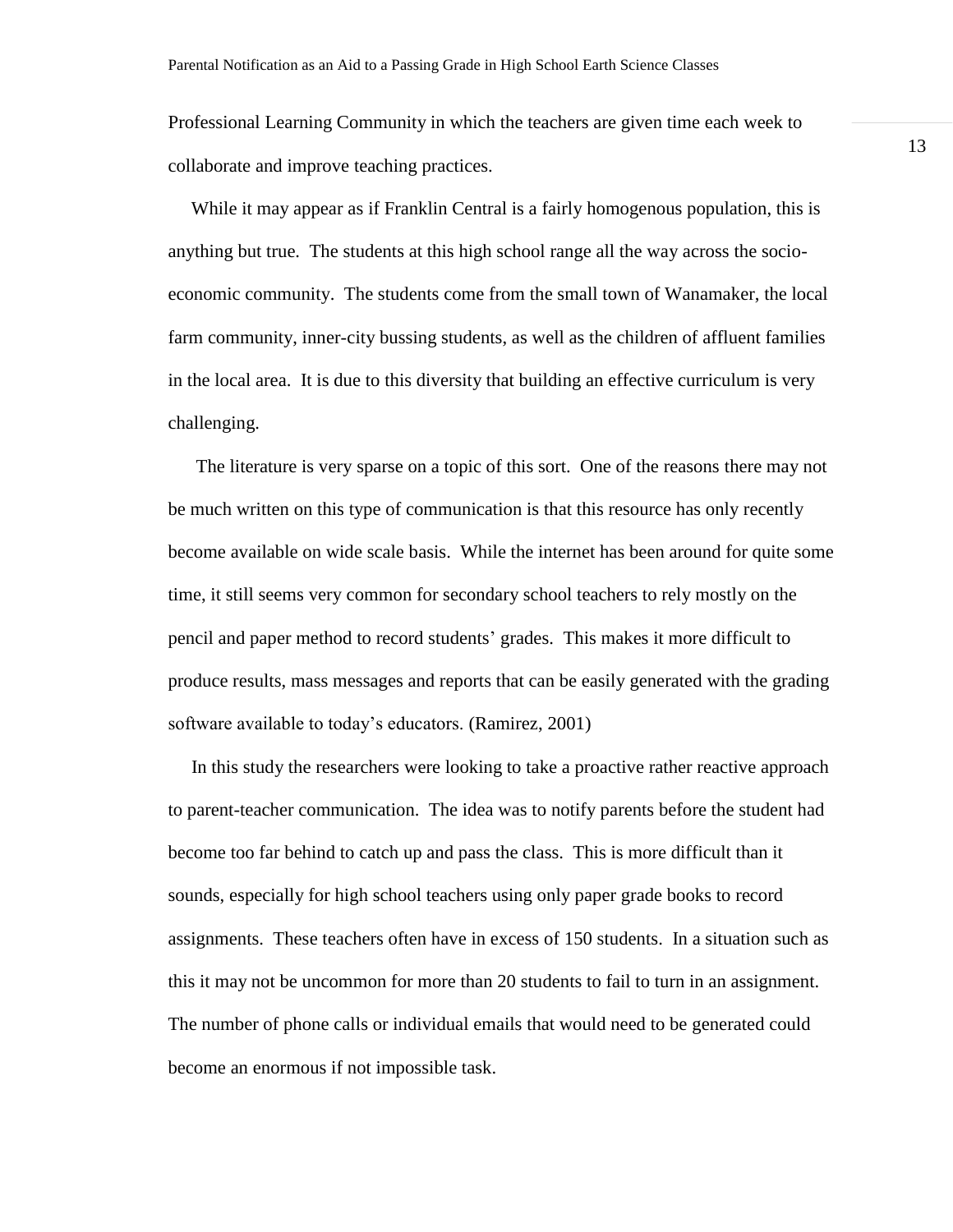The results of this study do indeed represent an improvement in reducing the number and percentage of students who fail Earth Science at Franklin Central High School.